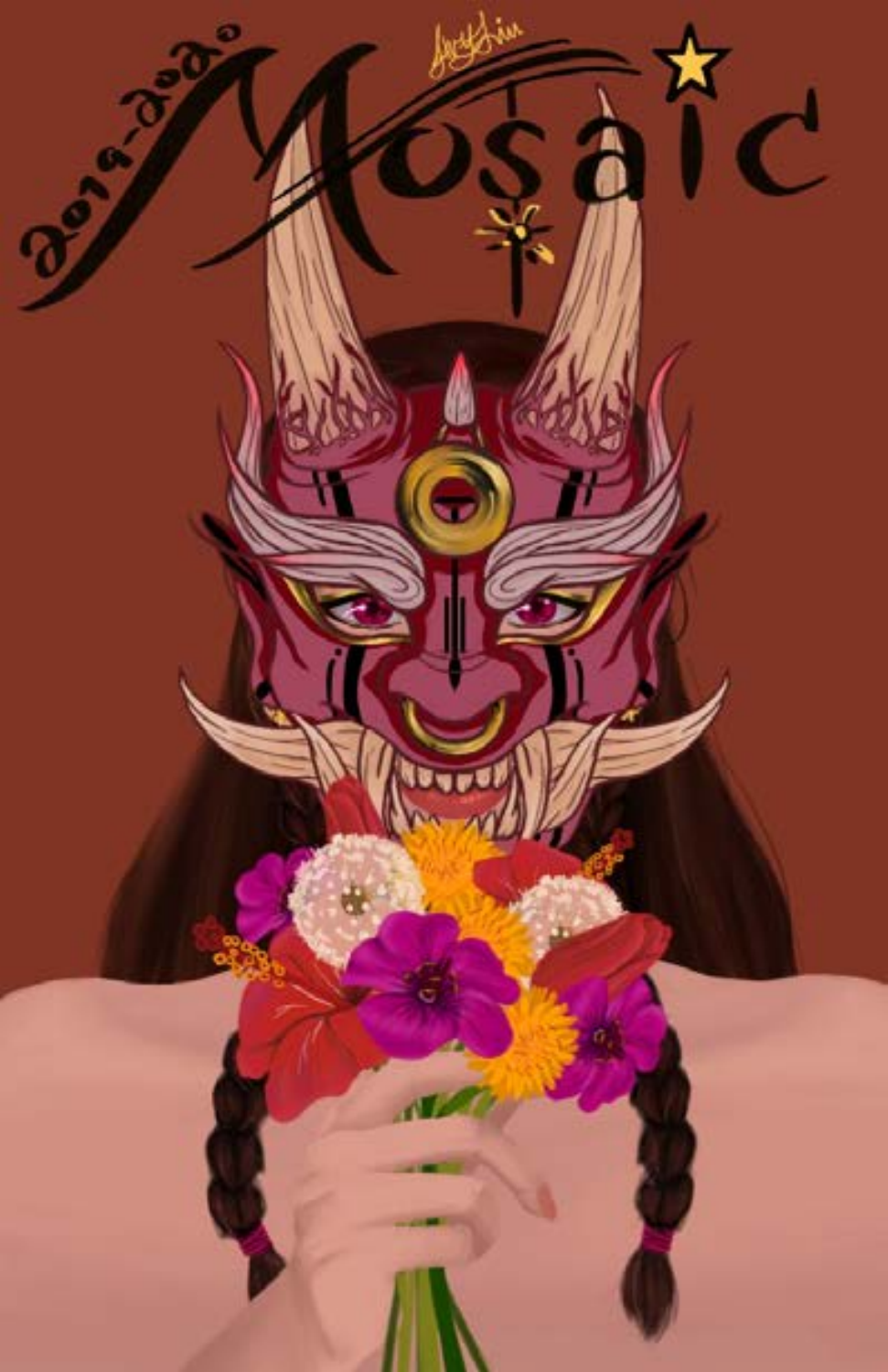

# **Editors' Note**

What does culture mean to you? For some of us, food, language, clothing, and background make up our cultural identity. For others, culture is the memories and traditions that relate to our native country.

 For many of us, these memories and traditions are connected to how we understand and experience gender. With that in mind, this year's theme for Mosaic is gender and culture. Specifically, how does your gender influence your cultural identity? At the same time, how does your culture shape your views on gender? What is it like being a certain gender in your culture?

 This edition of Mosaic includes many pieces submitted by Central students who have expressed themselves through poems, stories, artworks, recipes, and more. Every submission explores a viewpoint on gender, culture, or the way that the two intersect.

We would like to thank our members, teachers, students, and contributors who made this magazine possible. Thank you to Mr. Hung for supporting and helping this magazine become a success. Thanks to Mr. Kahn for printing the pieces and allowing us to share this magazine with others. Thank you to all the students who have submitted their work. Last but not least, thank you to all of the students, teachers, and staff who take their time to read this magazine. We hope you gain insights on the many aspects of gender and culture addressed through these pieces.

Hope you enjoy this year's edition of Mosaic! Jaime Johnson and Jenny Huynh, Co-Editors in Chief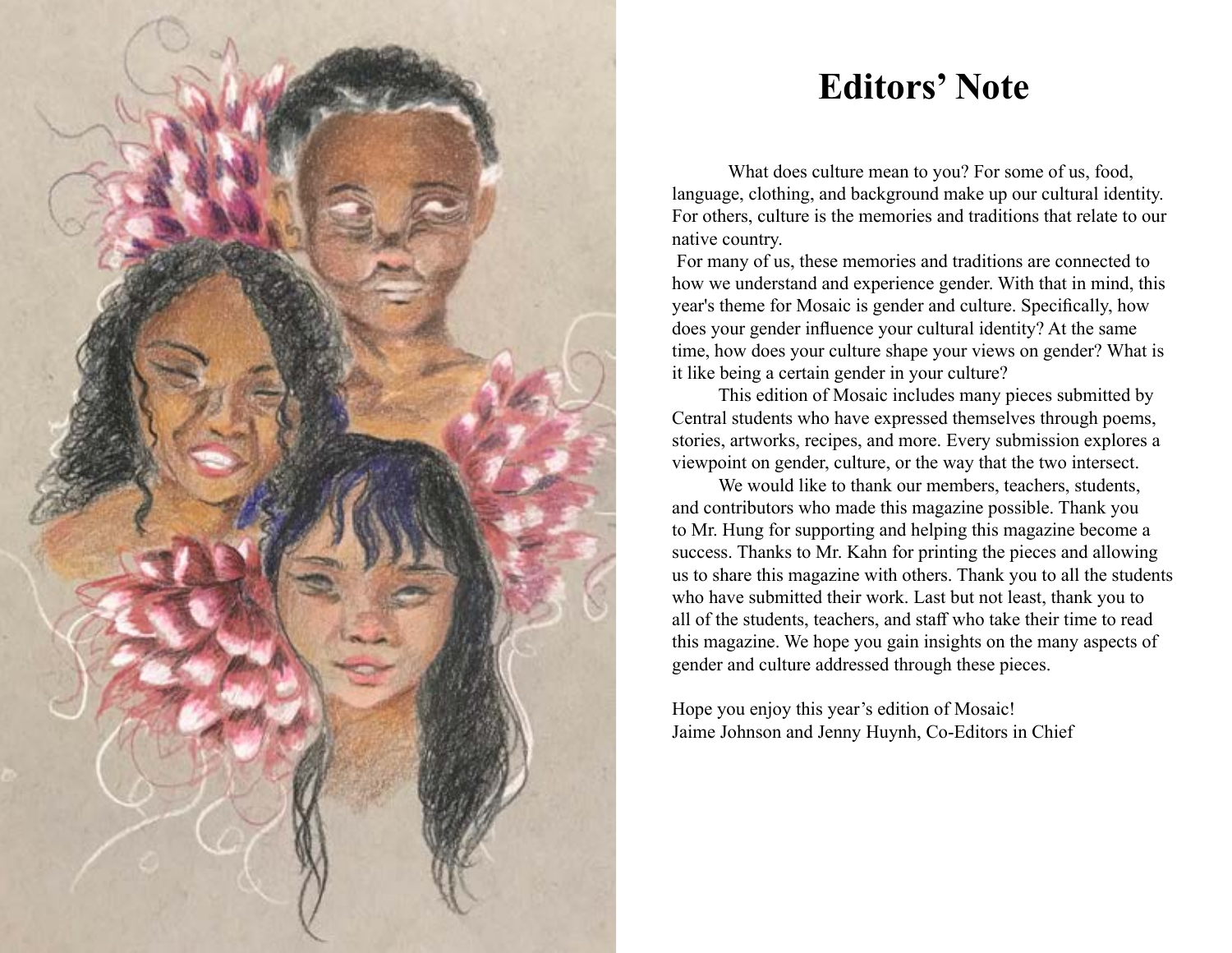

Co-Editor in Chief Jenny Huynh 280



Public Relations Reeya Shah 280



Co-Editor in Chief Jaime Johnson 279



Secretary Tracy Zhang 280



**Mosaic Cabinet Table of Contents**

### **Literature**

1. Equal Chance - Lloyd Kayagba 2. Misir Wot Recipe - Faya Tekyane 3. Woman - Anastasia Volyanyuk 3. Family - Haoyun Deng 4. India: My Country, My Home - Sharon Mathew 5. Untitled - Onyeka Umeweni 6. Soda Bread Recipe - Caitlin Hanna 7. What are you? And the Stories They Offend - Gabby Wong 9. Too familiar - Algjerta Profka 9. With Light There is Darkness - Reeya Shah 11. Undeserved - Andrew Mullen 12. I Am Me - Michellin Putra 13. Proud To Be Me - Jaime Johnson 13. I'm Not You Mom - Jenny Huynh 14. Moirae - Qianhui Peng 15. Arroz Duce Recipe - Briana Tavares 16. Me - Ashley Alexander 16. You Are Not Forgotten - Emily Hang 17. Gender and Culture - Juby Benny 17. Our Roles - Algjerta Profka 18. Hot Dog Fried Rice Recipe - Sophia Senh 19. Fare Thee Well! - Maxwell Keer 20. Egg Tart Recipe - Tracy Zhang 21. Wings of Hope - Andrew Mullen 23. American Girl No More - Lucia Layden

## **Art**

- 1. Oshino-Mura, Minamitsuru-Gun, Shibokusa David Lu
- 4. Stargazer Lilies Mia Jeftic
- 5. Pressure Stephanie Lu
- 10. Berat, Albania Mrika Ustelenca
- 10. Janggu Erin Ma
- 10. Unity Samyah Smalley
- 14. Dhaka, Bangladesh Prianon Shahid
- 22. Gender Norms Riaz Meah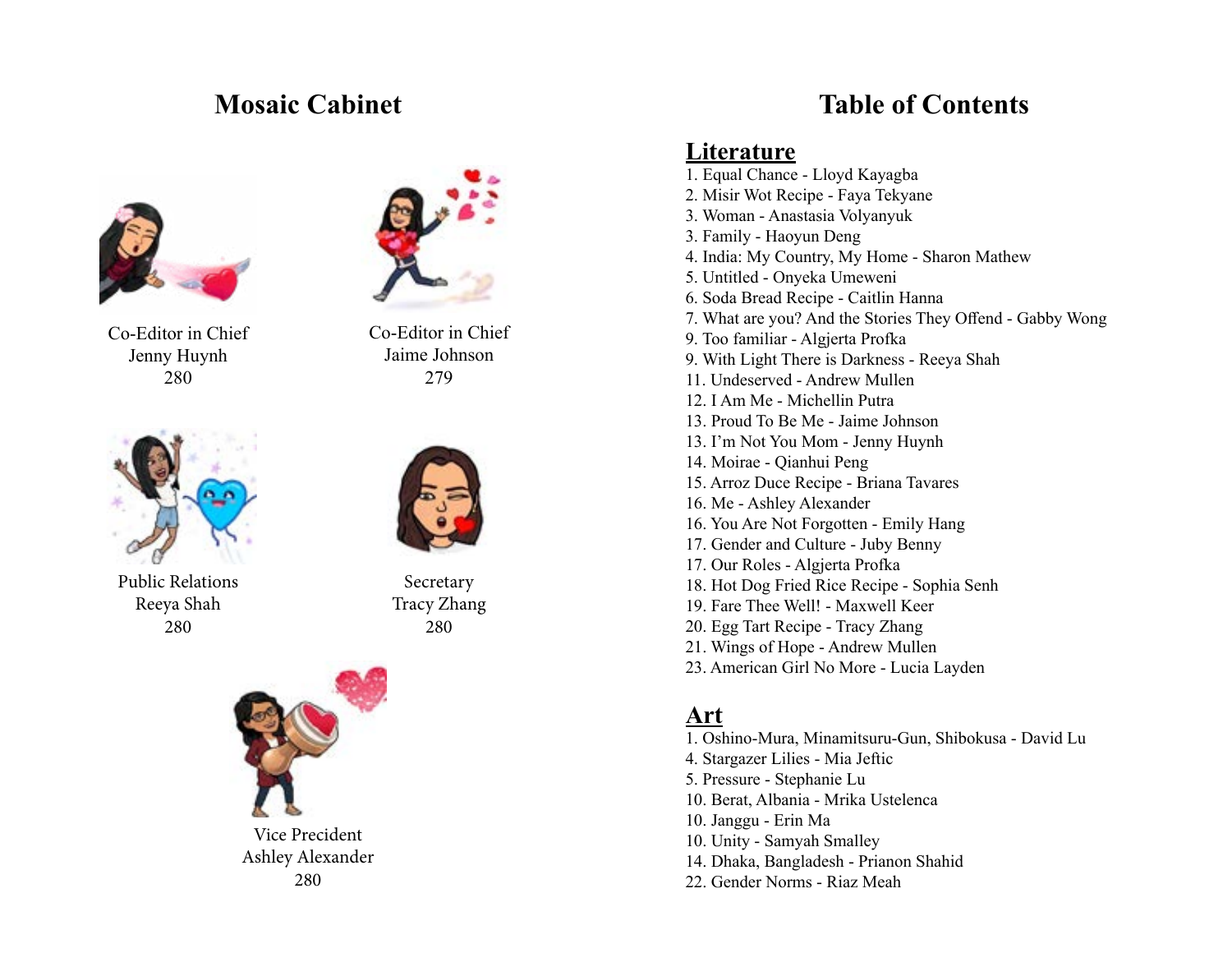## **Equal Chance - Lloyd Kayagba**

Evidently, exquisite excellence rests in the melanin that you possess. That's what I want to believe…

People say "no matter what, appearance doesn't reflect success" But I won't be deceived,

and I feel like the world that we live in has regressed

to before the colored had achieved.

And the world we live in will stay depressed and distressed unless our success is guaranteed.



**Oshino-Mura, Minamitsuru-Gun, Shibokusa** -**David Lu**

The village is extremely captivating as the water is crystal clear and the scenery is just breathtaking. The ponds in the village are from melted snow on Mount Fuji and have Mount Fuji right in the background.

## **Misir Wot (Ethiopian Spicy Lentils) -Faya Tekyane**



Ingredients:

1 cup of red lentils

4 tbsp of niter kibbeh (Ethiopian spiced butter) or unsalted butter 1 small finely chopped yellow onion

4 cloves of finely chopped garlic

2 tbsp of berbere (Ethiopian Spice Mix) 1 small tomato, cored or chopped

Kosher salt to taste

2 cups of water

#### Recipe:

1. Rinse the lentils in a sieve under cold running water and set aside.

2. Heat the butter in a medium saucepan over medium heat.

3. Add the onions and cook while stirring occasionally until it's golden brown.

4. Add the garlic and cook while stirring constantly until it's fragrant or about 30 seconds.

5. Include the red lentils, 1 tbsp of the berbere, tomato, and 2 cups of water to the saucepan.

6. Reduce the heat to medium-low and simmer while stirring occasionally until it's thick and the lentils are tender which may take 45-50 minutes.

7. Stir the remaining berbere and season to taste with the salt.

I'm Ethiopian and this recipe was something that I used to eat all the time. It was my most favorite dish that my mom made. Those times when my mom and I would eat Misir Wot are the memories I cherish the most. I would help her while she cooked and then we would eat together while talking about anything and everything. We bonded over our love for our food and our culture which helped me feel proud of where I came from.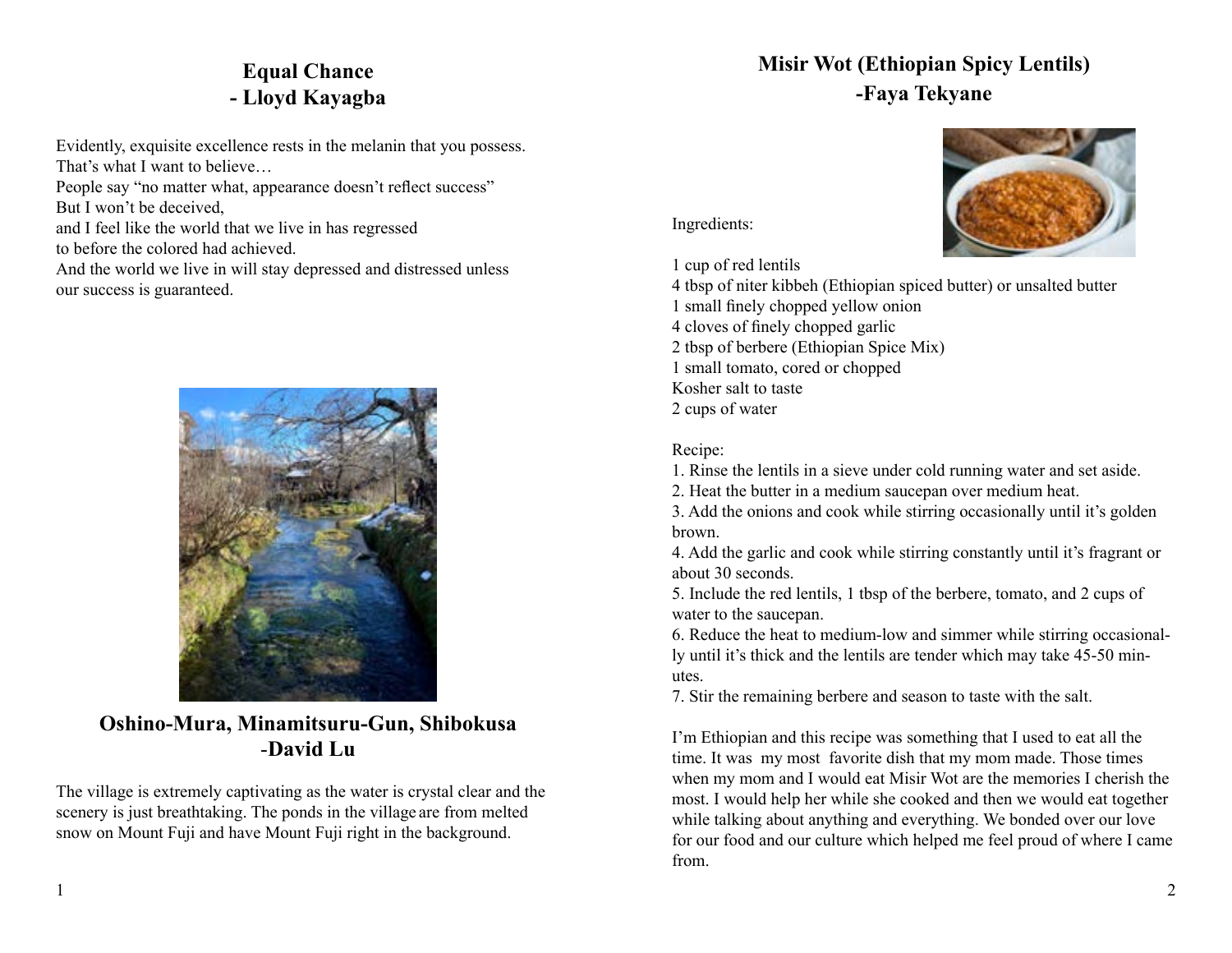## **Woman -Anastasia Volyanyuk**

I, a woman in the making My mother's best friend and support A second parent to my little sister And through this I constantly disport Inspiring I, a loyal, understanding friend Person made of compassion and trust A helping hand to raise you up A heart that does not tolerate the unjust Trustworthy I, an embodiment of success Future savior and protector of lives A dependable, kind, loving mother And the absolute best of wives Delighted I, a woman in the making Built on flaws and mistakes A force able to persevere and overcome A human that has healed her cracks and breaks Genuine

#### **Family Haoyun Deng-**

I've seen the world from two points of view. One that embraces the richness of its history, And one that celebrates the diversity of hue.

Deep in my memory, To the time when we were all related to one culture, Festivals for traditional events unite us as one family.

In a country defined as cultures' mixture, I've learned ways to connect despite our differences. After all, diversity is a gift from nature.

#### **India: My Country, My Home -Sharon Mathew**

People from all over the world respect you Rivers and roads overflowing with pride Open arms, which welcome all Unstoppable from becoming great Diversity is what you are known for

The Taj Mahal, symbolizing love, is found within you Outstanding is a vague way to describe you

Beauty and grace in every state Enjoy street food that tastes like a mother's cooking

It's dignified music and dance fills the souls of many Nothing but unity can be seen from you Displays culture and tradition everywhere In you, many find their motherland Amazingly rich in history Never ever will I be ashamed to call you my home, India.



**Stargazer Lilies -Mia Jeftic**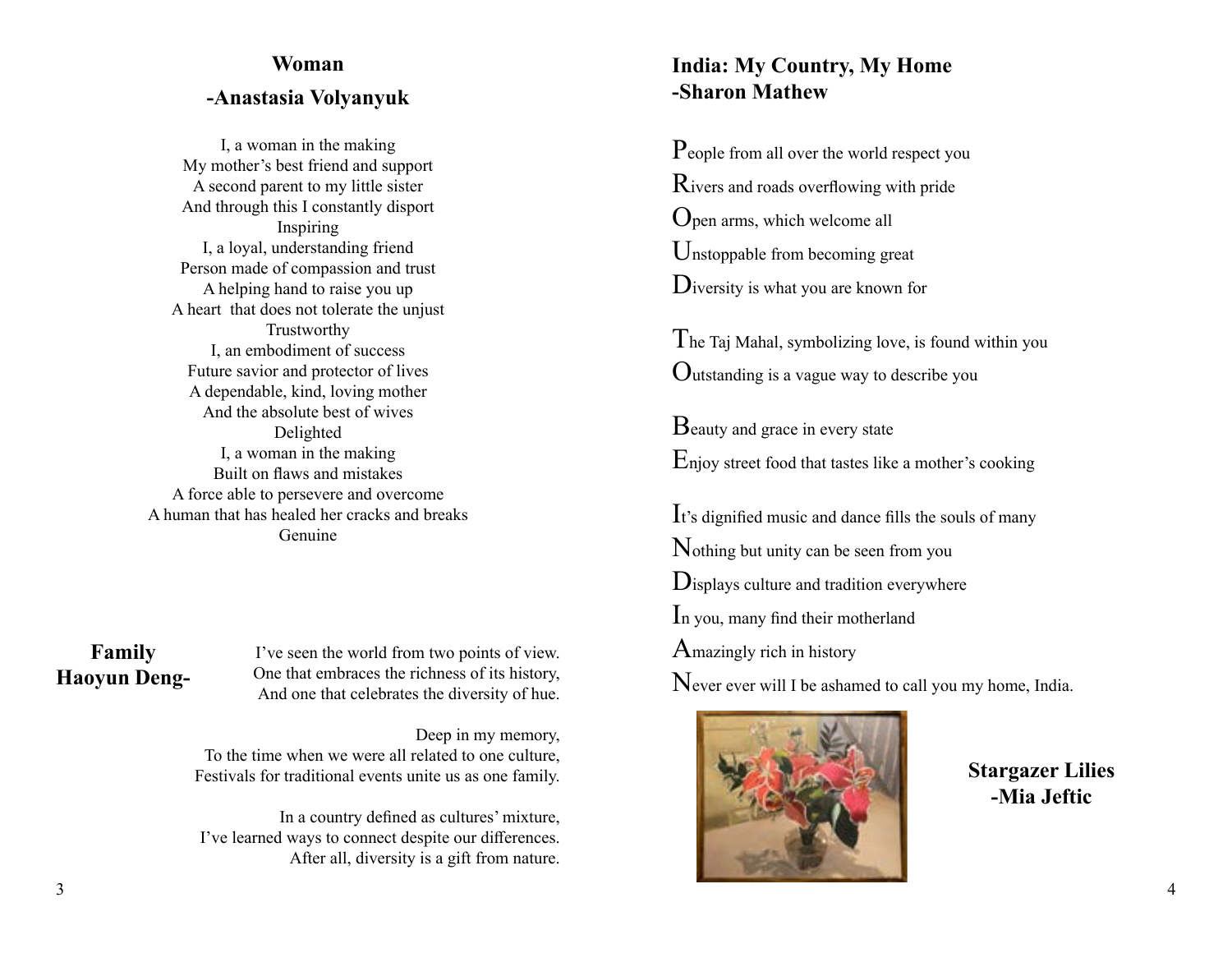#### **Untitled -Onyeka Umeweni**

I used to never feel limited by my gender. I kind of thought it just wasn't a thing for guys. I always thought I could just do whatever. But when you break that box of what's allowed or expected? The backlash feels so sudden and harsh. It's like we're all trapped in boxes. I just wish it wasn't so cramped.



**Pressure -Stephanie Lu**

#### **Soda bread -Caitlin Hanna**

Soda bread is an Irish bread, generally served at breakfast with butter. It is made with black currents which is a type of berry that is grown in parts of Europe. It is called soda bread because of the unique taste that is caused by the extra baking soda used to make it. Here is a simple recipe for traditional irish soda bread:

4 to 4 1/2 cups of flour 1 tablespoon of sugar 1 teaspoon salt 1 teaspoon of baking soda 4 tablespoon of butter (half of a stick, softened) 1 large egg, lightly beaten



1 3/4 cups of buttermilk or plain yogurt (Depends on preference, but either will do the job)

1 cup of black currants

Soda bread is fairly easy to make. First, preheat the oven to 350%F. Mix all of the dry ingredients into a large bowl. So the flour, sugar, salt, and baking soda. Then add the egg and add the butter. Use your (clean) hands to work the butter into the dough. It should be a bit grainy. Pour in buttermilk or yogurt and again, use your hands to knead the dough. Add the currents to the dough and mix until they are evenly dispersed. Bake for 30 minutes.

#### Tips-

- -Try to measure out all of the ingredients as accurately as possible.
- Cover your hands in flour to easily handle the dough.

- It is best served warm with butter, but it is also good to slice and toast.

Soda bread is an everyday breakfast food in Ireland. It was originally created in the 1830s because it was so easy to make and it required very little ingredients, which was perfect for the farmers and poor people during the famine. Now, soda bread is a very popular Irish dish and is well known in America for being a good St. Patrick's Day food. However, it isn't just a novelty food like Irish Potatoes (which are actually an American creation).

I grew up eating soda bread, though I normally make it without the currants and sugar. It is a simple bread, but it reminds me of my granny's house. I go to Ireland almost every summer, so even though I wasn't born there, it is home to me. I make soda bread when I miss my family or during special occasions. It makes me feel connected to my culture.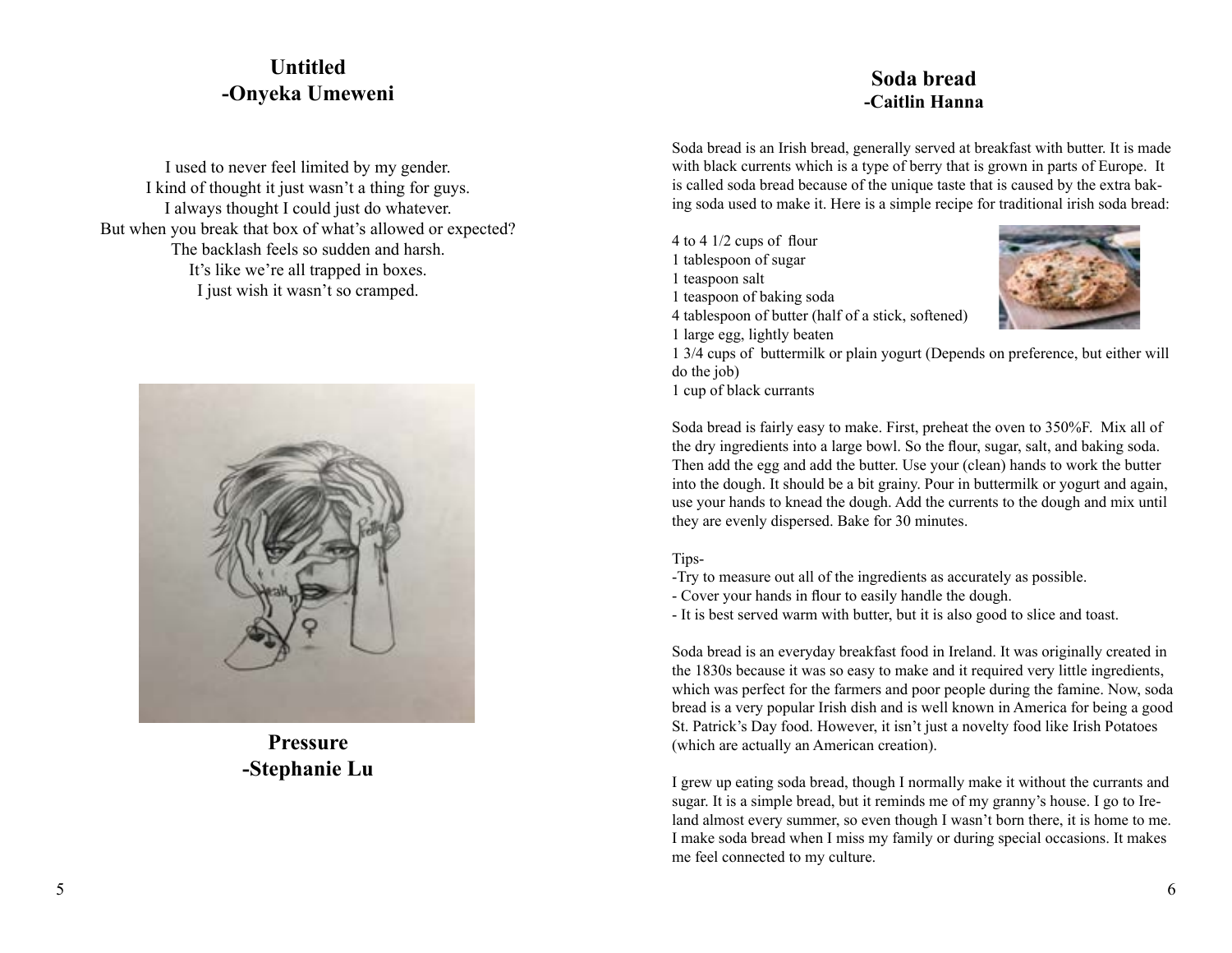#### **What are you? And the Stories They Offend -Gabbie Wong**

Inside the walls of school A place where color is questioned Where people find it their business to ask me what my race is. Blurred faces ask in hallway corners A girl I hardly know asks, leaning against the gymnasium wall. I am proud of my heritage but it is not a thing to fill someone's time with It is not a thing or object meant to amuse It is part of me It is my families' history and their story It is my grandfather living in China for eight years and being a part of the US Army in World War II It is the family that came over in the Potato Famine - starving and tired It is my grandmother immigrating from Ecuador at the age of 18 It is the racism they faced The jobs they worked The oh - so many jobs they worked. A store by the corner, the family restaurant, the buildings that no longer bear my family's home Somewhere lost in the depths of New York

It is my grandfather's lost knowledge of his Cantonese It's my cousins' Spanglish chattered over an old table about an even older recipe at my abuelita's funeral It's the bite of cilantro - hidden in soups The wooden chopsticks I struggled to hold for so long My grandmother's outrageously pink lipstick And my grandfather's trunk with his sword and rough uniform It's the eggrolls and the dim sum and scalding hot tea The bright red of Chinese New Year and the chatter of the restaurant painted with gold It's the struggle for the language that follows me everywhere The tumble of the unfamiliar words from my lips (Spanish may be one of the easier languages to learn but it's still foreign to me) It's green everywhere on March 17th And the thick cream of potato soup and warm kerrygold butter on bread It's Muñeca China A play on words, making me a China doll but in Spanish-half my heritage rolled into one nickname It is the stories from family so long ago that we hardly remember It's the food and the memories and my life And it hurts when it is treated as anything less than As something small Because the stories? -Oh the stories They are there And they burst with color and music And abrupt "What are you?"s have no place in that music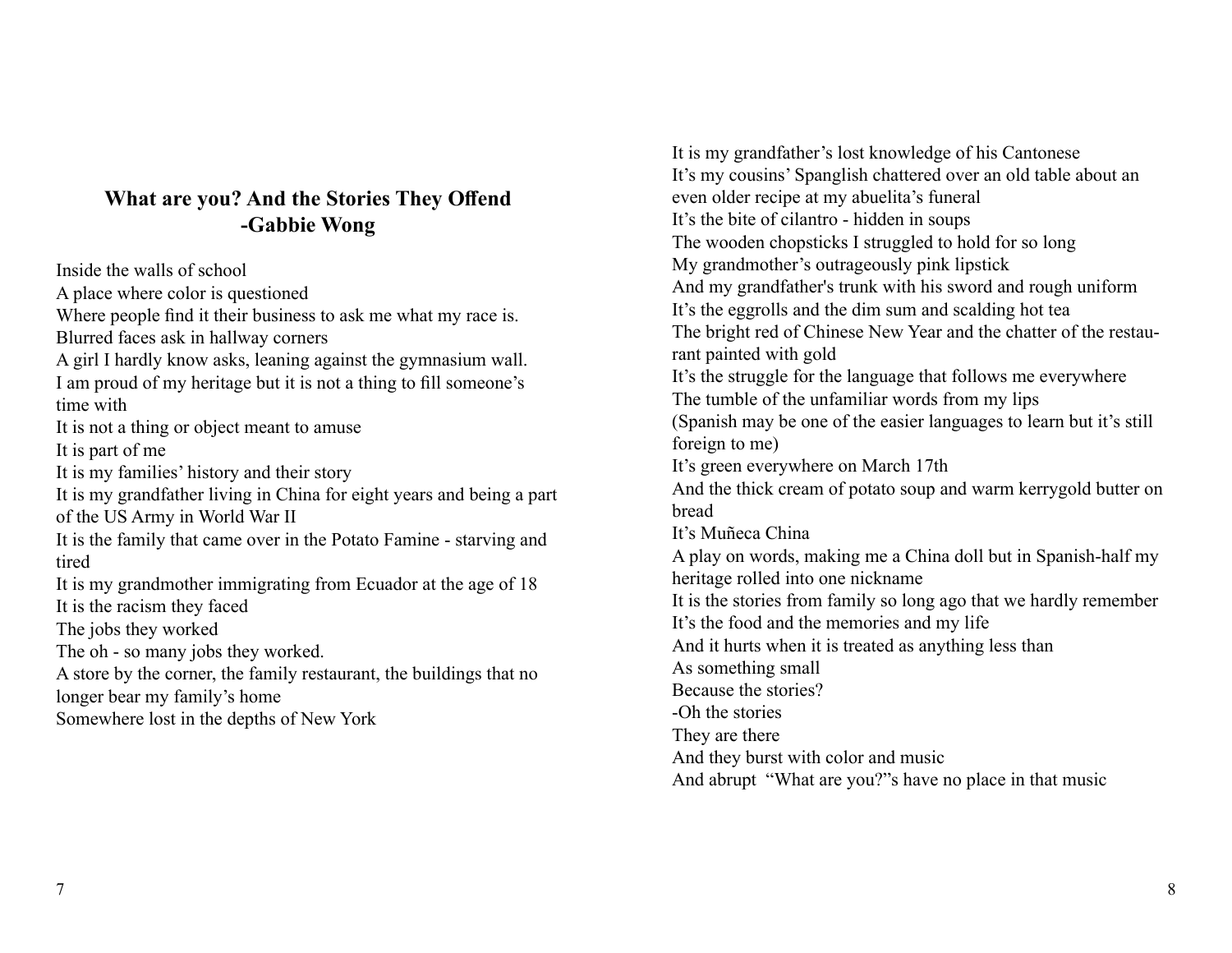### **Too familiar -Algjerta Profka**

Yes, we stand united. We have to in this world. Yes, we recognize the division. That word haunts us. Yes, we are used to this. But it's not familiar. It's understood to be true, Mankind or womankind? Is there a difference between our worlds? Yes, but we don't stand united, they don't recognize the division, and it is too familiar.

#### **With Light There is Darkness -Reeya Shah**

In school, I am diligent and focused. I am encouraged and told that I am powerful. My friends guide me through the darkest days. I feel a light shine through me. I am weak and fragile because I am a girl. I must want to pursue science because I am Indian. There is darkness. Which one am I?

At home, I am diligent and focused. I am encouraged and told that I am powerful. My family guides me through the darkest days. The light grows brighter. I am too emotional because I do not internalize my feelings. I must dress modestly because I should not provoke men. The darkness surrounds me. Which one am I?

I decide who I am.



#### **Janggu -Erin Ma**

This instrument is called a janggu. It's the most representative drum in traditional Korean music. It is a drum with an hourglass-like shape. The name is derived from the word waist, which is where the drum is placed. The outfit is a more modern twist on the traditional Korean dress. Usually, the clothes are characterized by bright vibrant colors. In this drawing, the colors of the clothes are toned down, which is the westernized version. The background is an example of traditional landscape art in Korea.



Pots, coffee kettles, trays, boilers—objects of oppression resting on a pink blanket.





**Unity -Samyah Smalley**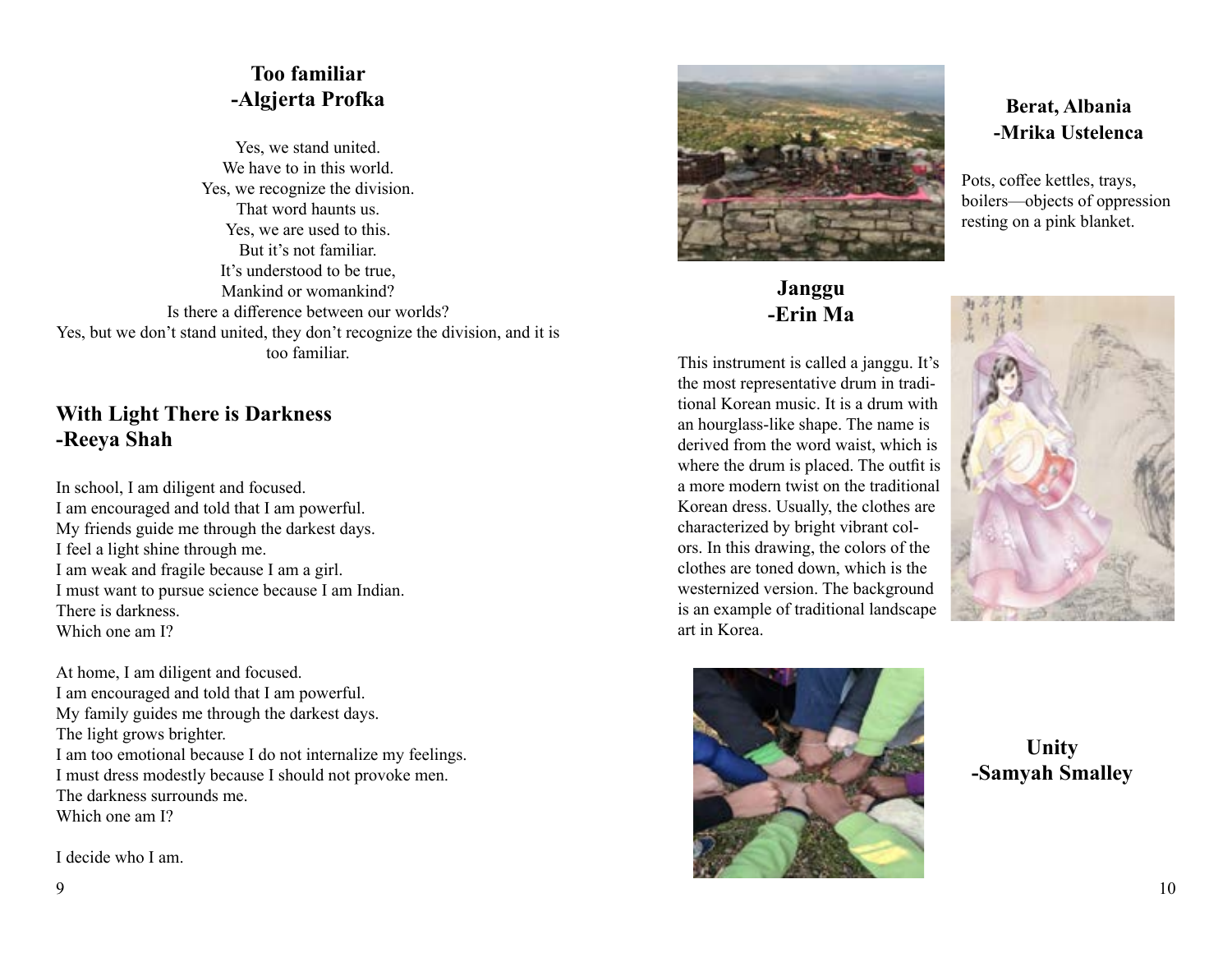#### **Undeserved -Andrew Mullen**

Male, A description of power, Strength, Courage, Success, Superior status, I despise that created "reality", Yet it's too common, People ask, "What do you want to be" I answer, "Something" I love their looks of confusion, wondering why, Their perception clings to success, But in reality, I've failed constantly, Female, A description of Determination, Attitude, Intelligence, Talent, Skill, Unnoticed, I see that too often, There are women who push themselves, Letting nothing chain them from overcoming setbacks, And yet when they display their work, No one stands to listen and applaud their contributions Male and Female, Competitive, Connected, Supportive, Normal, Repetitive, When each gets to the stage, One gets a handshake of respect, The other, a nod of recognition, I am thankful to be a male, But honestly, I'd wanna learn from both genders, Work hard, even if not noticed Because even without recognition, I know I still did work, So what does gender remind me? That I don't want just be classified, Just as a stereotypical male, I want to prove myself, show I'm Nothing, Nothing like others, like people like me, While everyone else keeps to genders and identities, I will try to work with them all, No matter what class they join, Then, truly, might the words "You earned it", Be deserved

#### **I Am Me -Michellin Putra**

Who am I, Who exactly am I? Is there something that's supposed to define me?

So I am a woman I am known to make smart choices To do the dishes To fold the laundry To help and make dinner

"Sit with your legs crossed" "Stop slouching" "Be home before dark" "Don't show your stomach" "Get back in the kitchen"

"Keep your fair skin" "Don't talk back" "Stay quiet" "Don't eat so much" "Go study"

There comes good and bad in who I am In what I am I have restrictions Limitations But can I say a sense of freedom? Are there high standards that will make people disappointed If I fail to achieve?

Regardless I learned over the years To follow the rules But to also believe in what you feel is right What can make you happy And what can give you future suc cess And if that's the case,

Then it looks like I'm gonna have to bend the rules

Potent, intelligent, humane Is exactly who I am So can I finally answer, "Who am I?"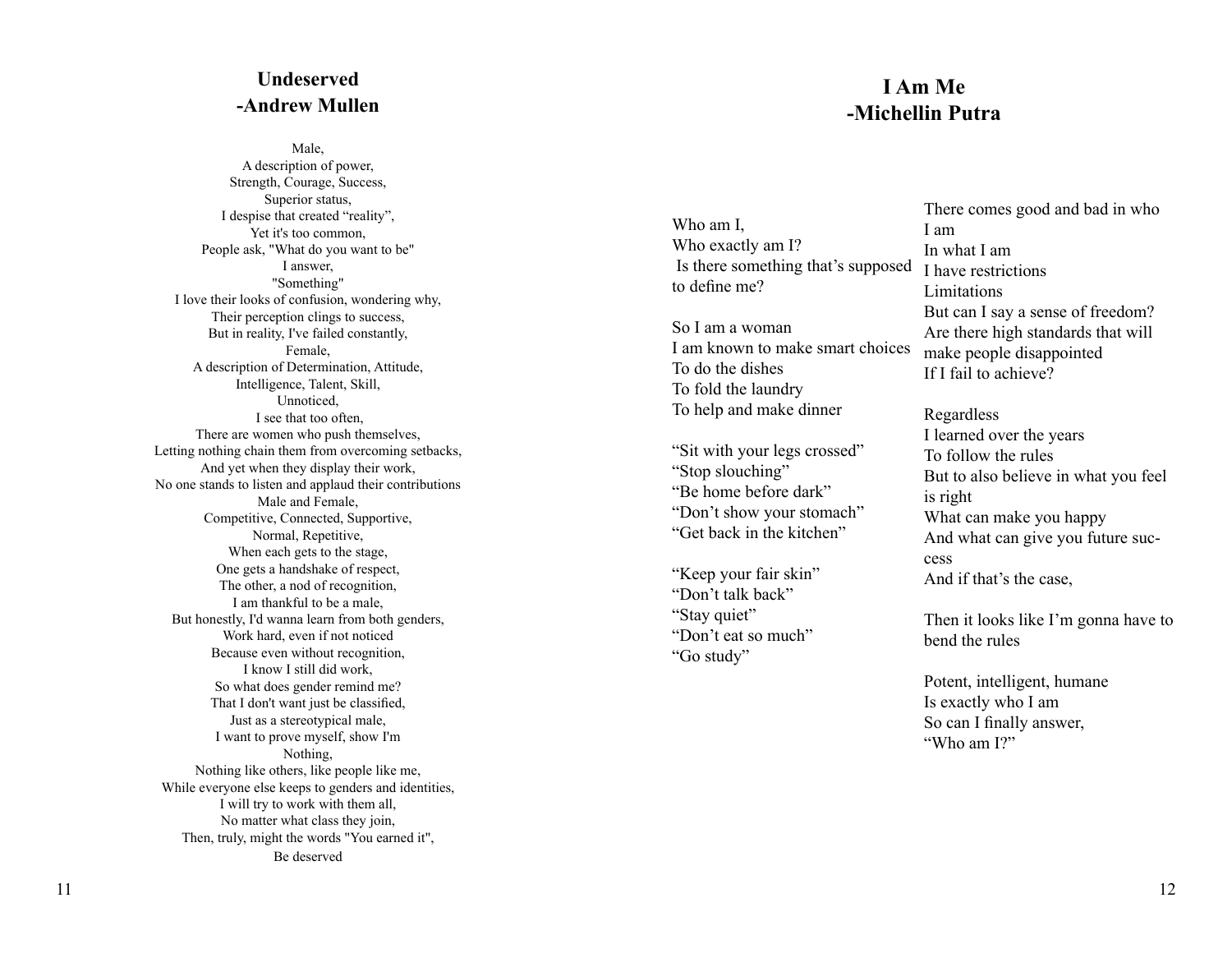#### **Proud To Be Me -Jaime Johnson**

There was a time when I was made fun of There was a time when I was ashamed to show who I was There was a time when no one understood me

But I'm proud to be who I am I'm proud to represent the part of me that no one else will My culture, my gender, my identity

Some may discourage me, Some may put me down There's no guarantee for the future, But one thing's for sure

I'm proud to be me

## **I'm Not You Mom -Jenny Huynh**

As a daughter from Vietnam, you have to follow whatever your parents say You must not swear or act any less than a woman,

You have to stay away from boys until it's time for marriage,

You must represent your family and care about what other people think of you.

But mom, I'm not you, I don't live in Vietnam I like expressing myself through swear words I like wearing sweatpants and a hoodie without a bra outside, I like hanging out with my friends, guys and girls, I like not caring what other people think of me because their opinion of me doesn't matter, I like being me, mom.



This photo is from the port of Sadarghat, Dhaka, Bangladesh during the summer of 2019. It depicts two groups of people traveling on boats on the Buriganga River. I found this sight to be interesting because it demonstrates the roles of men and women in a primitive setting. Oftentimes, fit, wise men are put into positions of power. Upon closer inspection of this photograph, you can see two "well-respected" men rowing boats that are filled with women. This presents a clear establishment of superiority and exemplifies gender roles in my country, one that is still ingrained in its oppressive roots.

### **-Prianon Shahid**

We all have our own lines. How strange,

Yet quaint, That yours tangled with mine. At the end it unraveled, Yet I still found it nice.

**Moirae -Qianhui Peng**

The river's long, And the lake is wide. But our fate will mix again, Past the mountain high. And if not in this,

Then perhaps the next life 13 14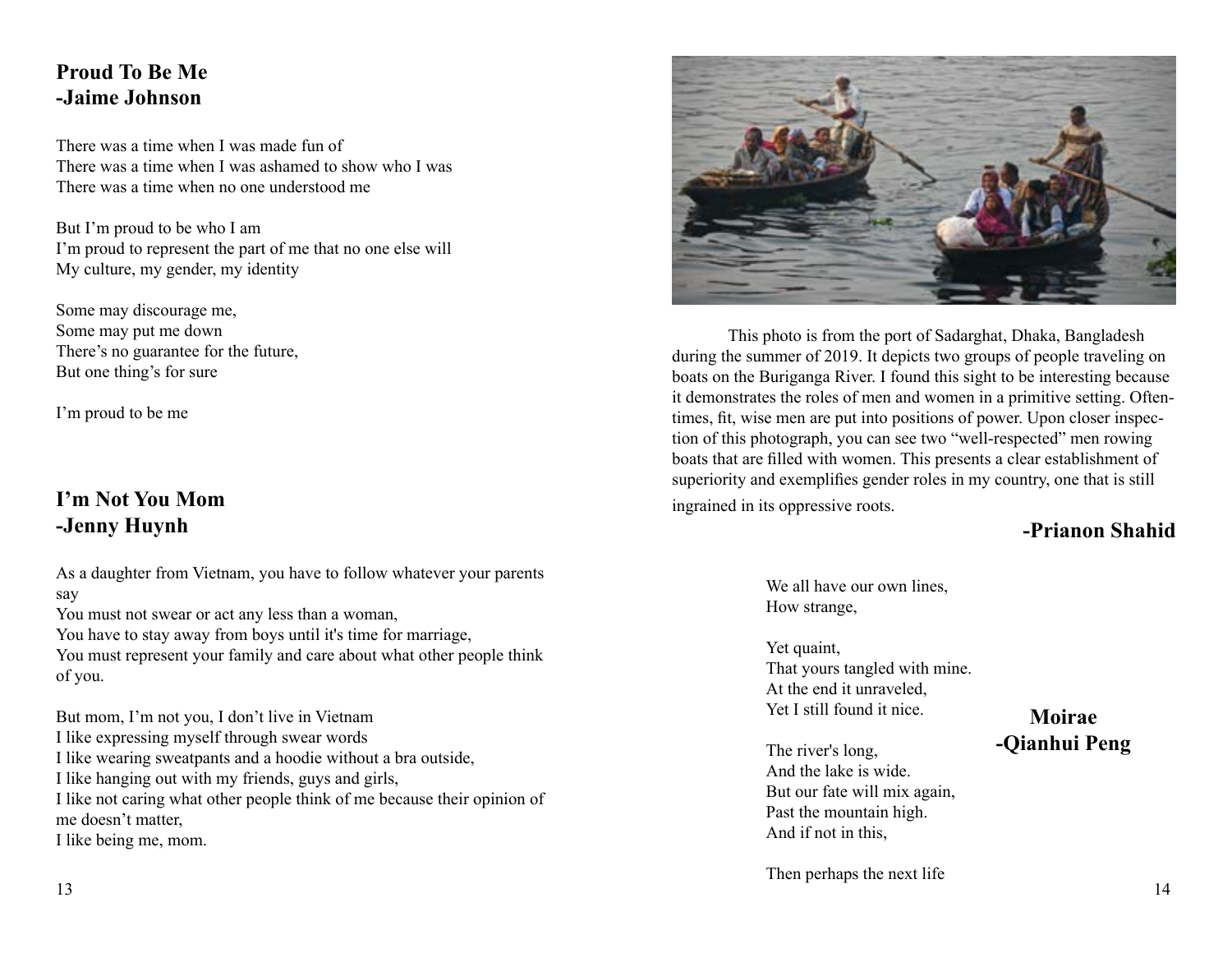#### **Arroz Duce (Portuguese Rice Pudding) -Briana Tavares**

Ingredients: 2 cups of water 1 cup of rice 4 cups of milk 1 cup of sugar 1 cinnamon stick Entire lemon peel Pinch of salt



#### Recipe:

1. Allow the water to boil for 5 minutes with the cinnamon stick and lemon peel in the water.

2. After the five minutes, remove the cinnamon stick and lemon peel from the water.

3. Wash the rice and add it, as well as a pinch of salt, to the water.

4. When the water evaporates (about 10 minutes), warm up the milk and add it little by little to the rice.

5. Let the rice and milk simmer until it is creamy.

6. Add sugar to the creamy milk and rice and allow it to simmer for 5 more minutes.

7. Put on a plate and allow it to cool a little bit.

8. Sprinkle cinnamon on top.

Portuguese people make this dessert and eat it for any special occasion. It is a traditional dish that appears at special occasions such as birthdays and holidays. My mom would make this for Thanksgiving when I was younger. I can't remember going to a Portuguese birthday party that did not have arroz duce as a dessert option.

Whenever I eat it, I am reminded of an August day in Portugal, celebrat ing someone's birthday. I see smiling people relaxing and not worrying about anything besides the present moment. They are all chatting with each other, catching up on each other's lives.

### **Me -Ashley Alexander**

What do you see when you see yourself? We are influenced so much by what's around us, But we strive to be different, sometimes getting lost. What do you find when you look a little deeper?

It takes a lot of courage to be oneself, When there are so many others you can be, When the world says to be like this, But don't be like that.

I am me because of this I am me because of culture I am me because of that I am me because who else can be?

### **You Are Not Forgotten -Emily Hang**

It is that time again When those who have fallen Rise with the sun. Early in the morning, Just before the break of dawn, Prayers and treats are readied At the Buddhist temple. With the light of the candle And the blessing of the monks, The offerings are scattered For the spirits to eat.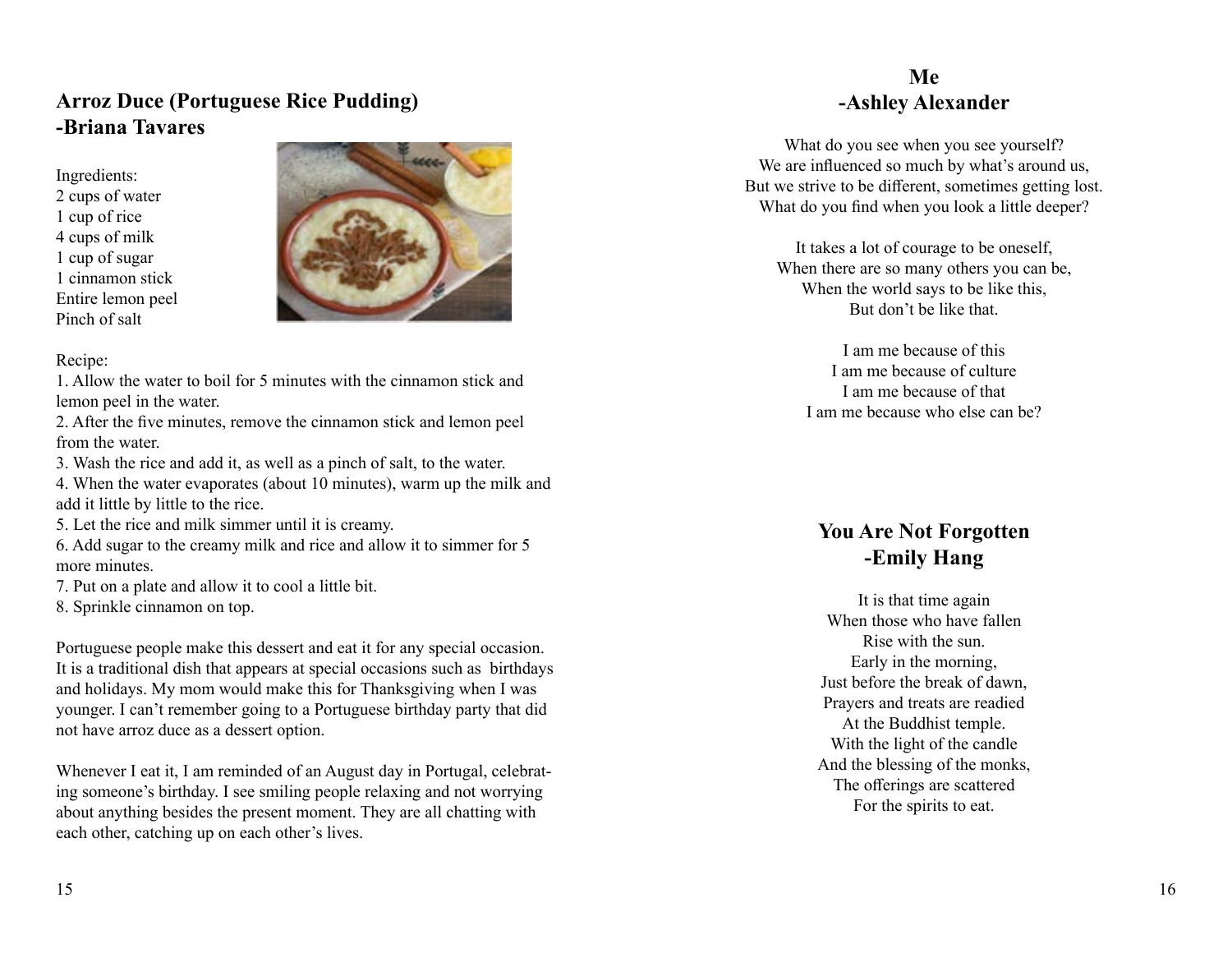Cook and clean, cook and clean The doorbell sings but doesn't disturb The preparations have already been arranged The guests observe with scrutinizing eyes The voice in my head is aggravated But the look on my face is welcoming My mother calls me with her eyes I make my journey to the guests, tray in hand Cautious of how my left foot follows the right My brother smiles with no obligation I must serve the drinks, not him I try to reassure myself that it's okay For this is the life of a woman, even today I serve the guests and stand My mind is programmed Cook and clean, cook and clean.

#### **Gender and Culture -Juby Benny**

**Our Roles -Algjerta Profka**

Gender and culture,

for many young desi girls they are iron walls closing them in especially in a society where a woman's purpose is only to serve But growing up in America I have been taught to celebrate my gender and culture Embracing them makes me unique Especially in a place like Philadelphia But in going back home I feel what the other girls feel the only way to truly stay safe is to stay in the shadows otherwise there will be numerous eyes following the clearly American girl out of her place But change is here Media has given HOPE to the young girls back home Women have begun to make their voices heard They lead protests for the greater good Trading places with disapproving eyes and voices which once flourished but are now being pushed into the shadow

### **Hot Dog Fried Rice -Sophia Senh**

When people ask me, "Who are you?" I simply say "hot dog fried rice". You might not think it's true But it actually tastes quite nice.

An after school snack created by my grandpa Made with hot dogs and ketchup to taste, The flavors make my taste buds go "hurrah!" And no grain of rice is gone to waste.

Two cultures blended In this dish dear to me, A taste so splendid That shows who I'm truly meant to be.

Servings: 1 if you're me, 3 for normal people Cook Time: about 5 minutes

#### Ingredients:

3 cups of cooked rice (tip: do not use rice that is too soft, mushy, or warm. A day old, cooled rice is best.) 1 hot dog chopped 1 egg  $\frac{1}{4}$  cup diced onions 2 tablespoons low sodium soy sauce Salt and pepper to taste Ketchup (optional)

#### Instructions: Heat the pan to medium high. Add oil to the pan. Crack the egg into the pan and immediately scramble with chopsticks. Add onions and hot dogs. Raise the heat to high and cook for 2 minutes. Add rice, soy sauce, salt, and pepper. Cook for another 2 to 3 minutes. Serve in a bowl and add ketchup to taste.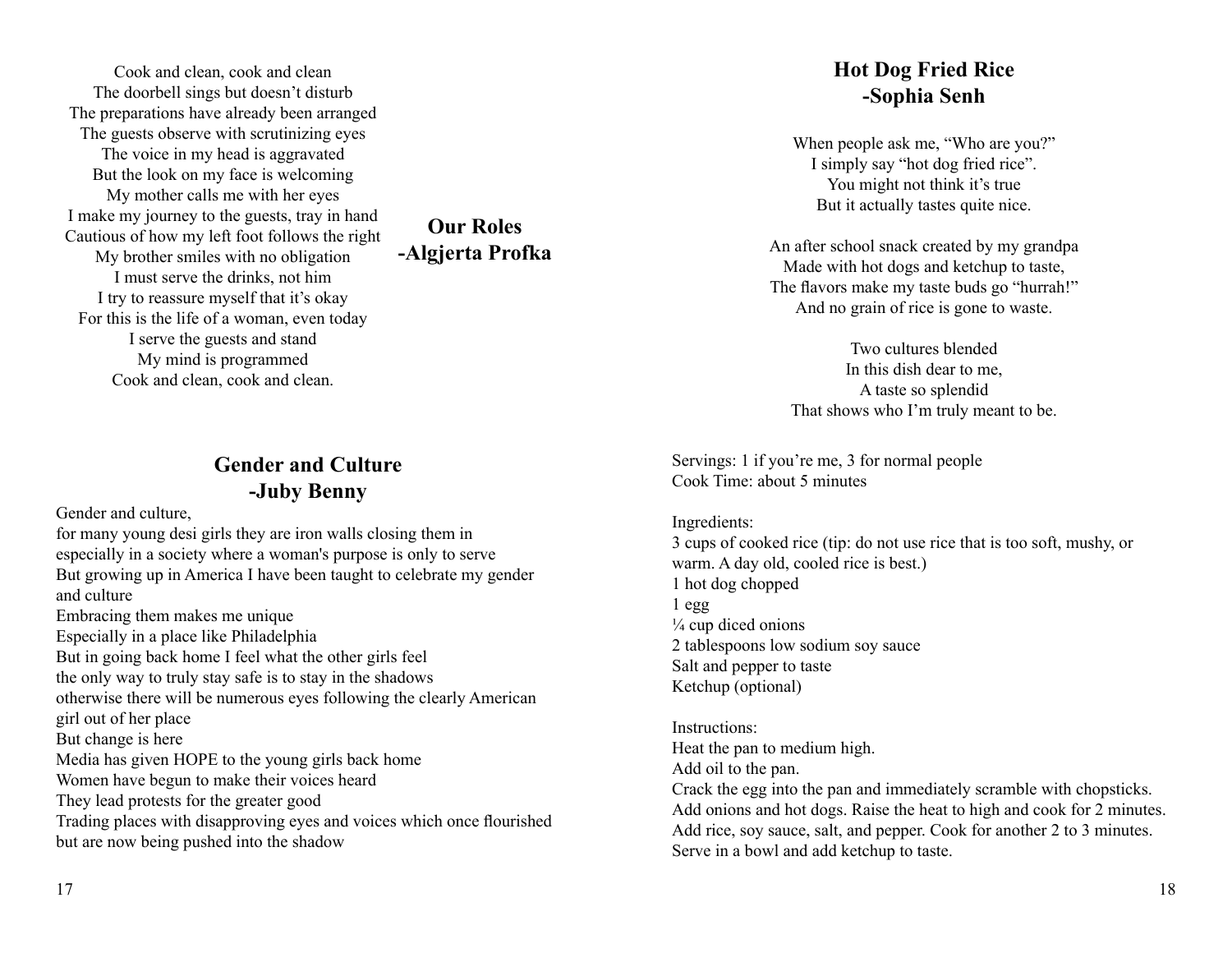## **Fare Thee Well! -Maxwell Keer**

The kids had their first taste of beer, wine, or whisky And there was grandma giving lectures on ancient family history The women would start to chatter, and the men made themselves busy And at the end of the night, when you tried to leave, it would take an hour fifty.

Fare thee well! I'm going away To the shores where my fathers lay. I'm going where the skies are blue as the water in the bay. And when I write back to you, you'll often hear me say, "I will never return to the U.S.A!"

Nana told us stories of her life when she was young.

How Sebastian was called Paul, otherwise he wouldn't make it in the Bronx.

And we sat their, enthralled by her tales, and her grip on us was strong While my father's dad drones on about how old cars used to honk.

Fare thee well! I'm going away To fields where my ancestors lay. I'm going where the air is clear as dew after a rainy day. And when you remember me, you'll recall how I was known to say, "I will never return to the U.S.A!"

I remember that one morning when I said goodbye to you. I remember how from your eyes came the freshest dew. And as the sun slowly rose, over the bay so blue, I turned around and said these gentle words to you.

Do not cry! I'm going to stay Where my family will lay one day. I'm staying where my heart is true, and by your side I can lay. And when you talk to me, you'll often hear me say, "My one love lives in the U.S.A!"

#### **Egg Tart -Tracy Zhang**

Egg tarts are a type of pastry found in bakeries all around the world. They originated in China and were later brought over to Macau. The base of the dessert is a flaky shell filled with a creamy egg custard. The Macau version of the egg tart also includes a caramelized custard top. This dessert is eaten during holidays such as Chinese New Year and on casual mornings at dim sum. Homemade egg tarts are frequently eaten in my family, as they are fairly popular at family gatherings.

Puff Pastry: 1 1/4 stick of softened unsalted butter 2 cups of flour 2/3 cup water 1/4 teaspoon of salt

Filling: 1 cup sugar 1/2 cup flour 2/3 cup water 1 1/3 cup milk 6 egg yolks



1. First, to make the puff pastry, whisk the butter until it is a cream consistency.

- 2. In a stand mixer, combine the flour, water, and salt.
- 3. Place the mix onto a floured surface and roll the dough to a 1/2 inch thickness.
- 4. Cover the dough with a plastic wrap and let it sit for around 20 minutes.
- 5. Shape the dough into 1 1/2 inch balls.

6. Press the dough into tart molds so that the bottom and sides are covered. Refrigerate until firm.

- 7. Spread the butter all over the pastry.
- 8. Preheat oven to 450 degrees fahrenheit.

9. To make the filling, first, bring the sugar and water to a boil in a saucepan, cook it for 1 minute, then let it sit.

10. Heat 1 cup of milk until bubbles form (around 5 minutes on medium heat). Pour in the sugar and water mixture.

- 11. In a bowl, combine the flour and remainder of milk together.
- 12. As the heated milk and sugar mixture is poured, continue whisking.
- 13. Cook over low heat until thickened. Add the yolks and whisk.
- 14. Strain the mixture through a sieve.
- 15. Pour the filling into the dough in the tart molds.
- 16. Bake in the oven until the dough is golden brown and the filling is set.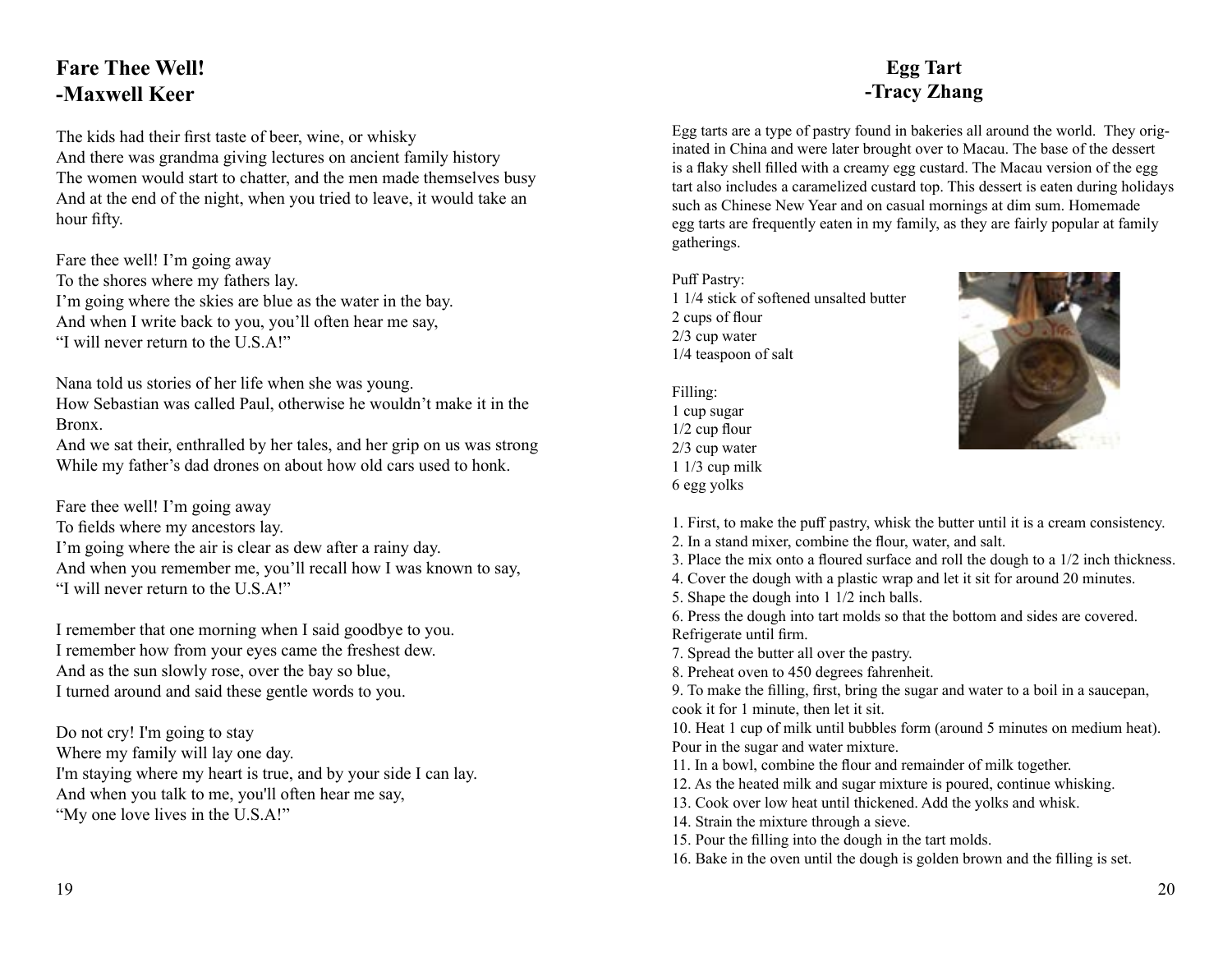#### **Wings of Hope -Andrew Mullen**

My culture contains colors seen through the eyes of an ancient jungle, The world often forgets my home, For there are so many countries, And with so many global issues, It's hard to forget the world of Guatemala, Guatemala is my home, my birthplace, my blood, It has given me meaning and hope throughout the years,

> America has been a sanctuary, But Guatemala will always be my light,

I often dream of what the world would be without my home,

And honestly, Life just would never be as bright, If asked about my culture and home, I would say it is like any other one, It has food, traditions, religions, destinations, And it has the people who make it so memorable, My culture is painted with memories of the past and present, Those written by the Mayans in the temples, And the generations after, who wrote with speech and artistry, As time continues, I can't wait to see the texts constructed, I would say that Guatemalan culture shares one thing very different, from other cultures Depending on where you are brought up, you learn different talents, Some strong, some mysterious, some challenging, But no matter where the path leads, Guatemala has a heart, for its people, talent, culture, Especially for those who wish to learn about Guatemala, So the next time you find yourself in Guatemala, Take time to not only embrace the culture of Guatemala, But the heart it brings too, for everyone



 The following photo encapsulates the ability to fix the divide in gender norms. It is said in certain cultures that men have certain roles involving the work for the family and women have the roles of supporting the family. This is a typical mindset of many cultures; but, I myself have witnessed the ability culture has to fix this divide. Personally being Bengali, this same ideology of gender norms is followed, but there's something amazing that happens when looking at the following photo. I was last in Bangladesh eight years ago, and looking at this photo demonstrates how such norms do not matter in such a photo. The goal of my family in that photo is to simply celebrate the return of the family that lives across the world. These things do not matter in such a situation, showing the ability for our cultural celebrations able to defy the gender norms.

> **Gender Norms -Riaz Meah**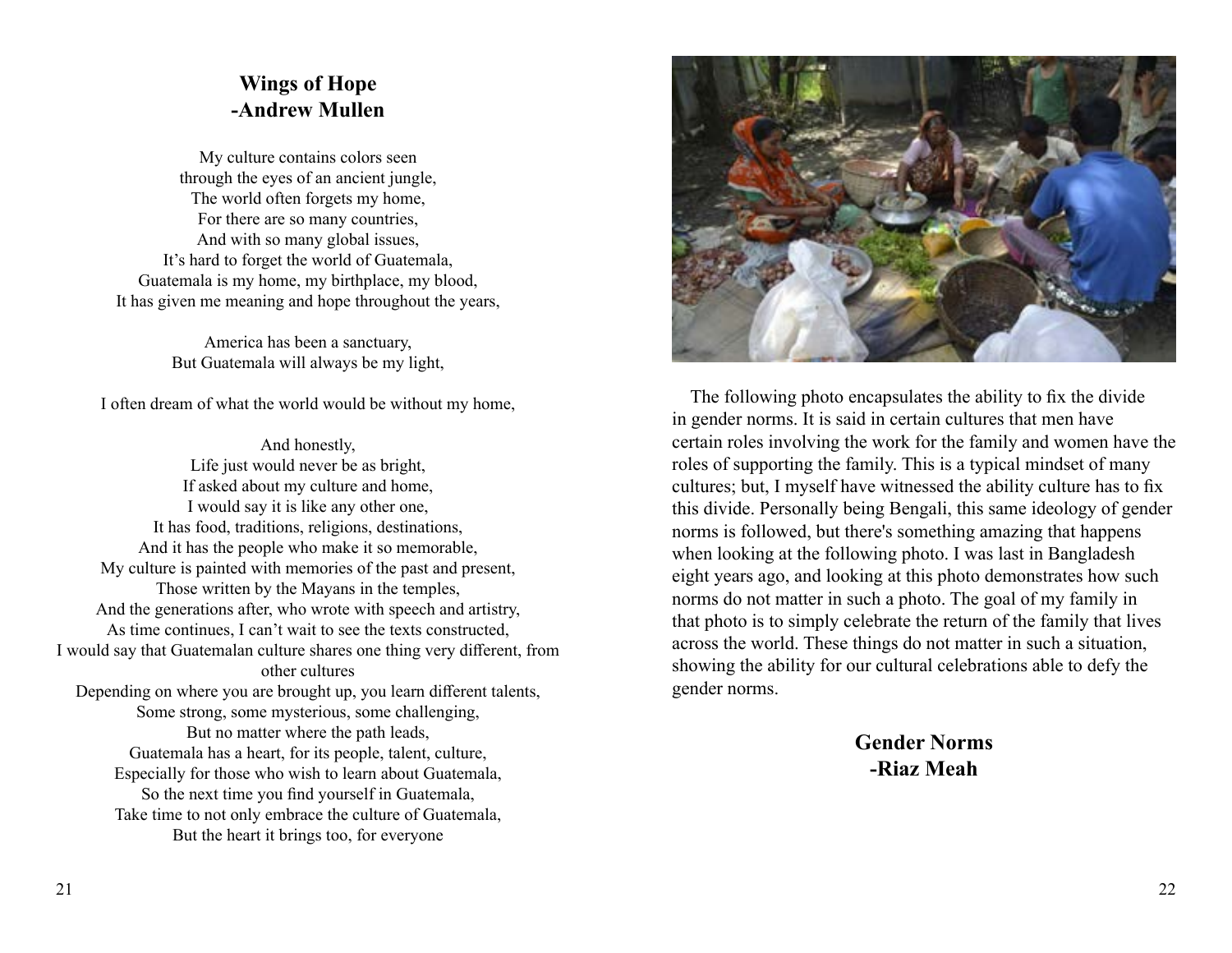## **American Girl No More -Lucia Layden**

*Bang! Bang! Bang!* goes my heart when I walk along the streets, afraid of what obstacles the bright light of day and the dark, weary night may present me on the sole basis of my gender. I want this no more. No longer will I be constrained as a female in this society, limited by the roles we are locked into as children, which often later define our roles and how we must act in society. Growing up, I had to wear little dresses each day that weighed my confidence down like an anchor at sea. When I watched television, my bright round eyes glittered with the reflection of the princesses, who needed help in every scene--never being exposed to the powerful women warriors. Does this emanate power to you? No, the media chooses to focus on the damsels in distress rather than events such as the 1,100,000 women who marched for women's rights last year. I refuse to let the hands of the media continue to mold little girls, such as myself, into believing that all they will grow up to be are those damsels in the movie we have grown to admire.

I no longer wish to spend ninety minutes every morning making myself appealing to the 2,500 students at Central. I should accept my natural self without the constraining drops of makeup tainting my beauty with each stroke.

I sat in school, absorbing every detail as a sponge absorbs water. I was never asked to carry the heavy boxes full of knowledge that I would one day come to need. Only the boys, whose strength wasn't defined by their muscles, but by their masculinity, were able to

bear these loads. In a similar scenario, I was always picked last for sports because the coaches thought the boys were better. Stronger. I will no longer subject myself to being viewed as lesser when I

stand high in the ranks of success.

I have quit being afraid of needing to protect myself with my keys in hand like a weapon against a predator just because I am a female. I do not want to have to worry about crossing the street when I see someone walking in the opposite direction who might view me as an object instead of a person. I should feel safe in the city promising Brotherly love. I am through with having to pretend to be talking to a friend that isn't there to avoid the confrontation of a man who sees me as a Barbie just waiting to be played with. I will cease to suffocate myself in the layers of clothes knitted with the strings of surrender in order to prevent exposing myself to the world. I will disregard who people say exposure means weakness when it only emanates confidence.

 I will no longer allow myself to be kept quiet by the chains of a society that shuts out the hard truth. I will no longer fall into the constricting lists of gender which constrains my way of life. I am constricted by the title "American Girl" no more.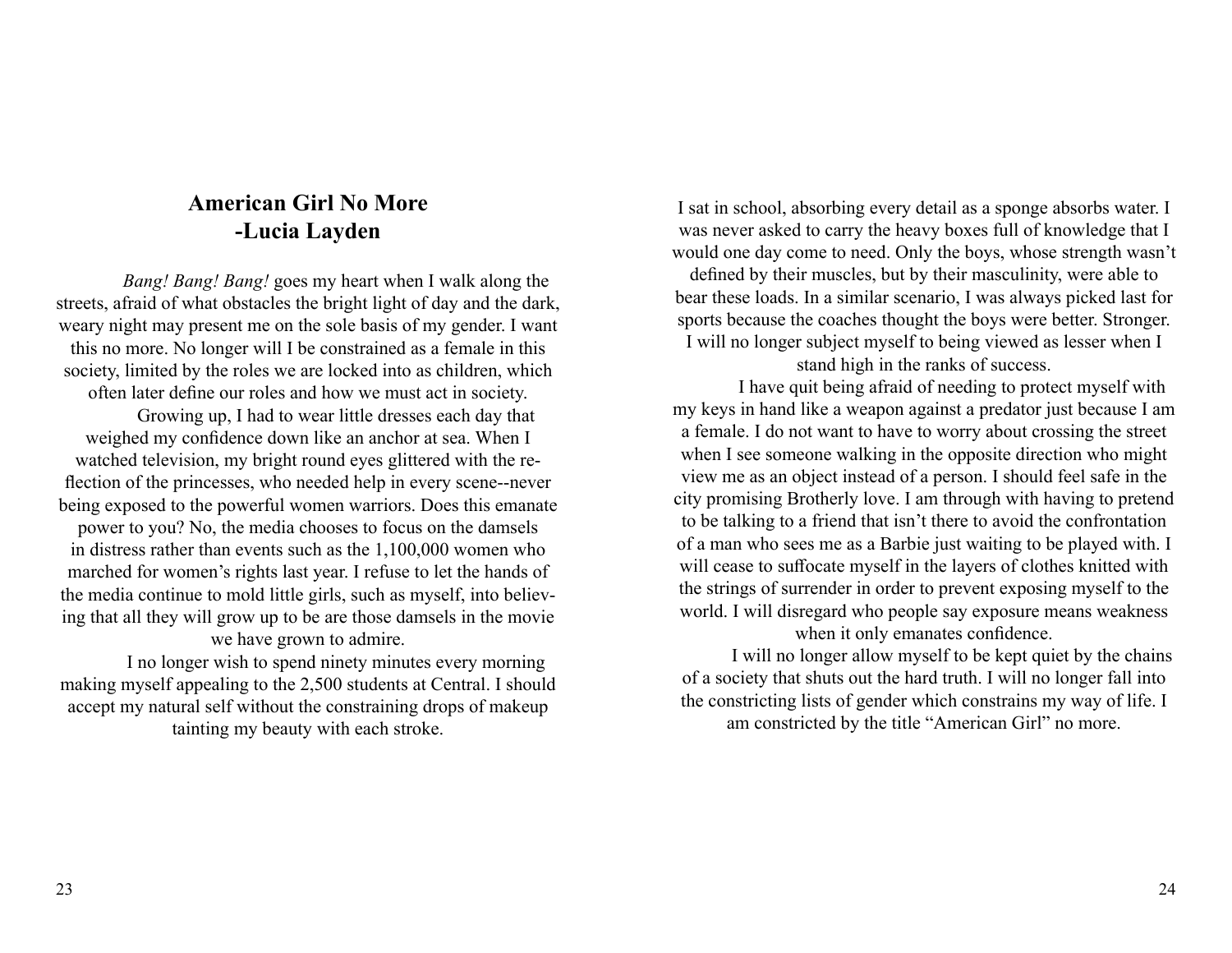## **Cover Art**

#### Outside Covers by Ivy Liu

Inside Front Cover by Jessica Perez-Salinas: "Three Generations of Women In My Family"

Inside Back Cover by Reeya Shah: Central students were asked "what words come to mind when you think about gender and culture?"

#### **Works Cited**

(recipes)

1. Misir Wot (pg. 2)

Bowen, Lizet. "Misir Wot (Ethiopian Spicy Lentils)." Chipa by the Dozen. chipabythedozen.com/en/misir-wot-ethiopian-spicylentils/.

#### 2. Soda Bread (pg. 6)

Bauer, Elise. "Irish Soda Bread Recipe." Simply Recipes, www.simplyrecipes.com/recipes/irish\_soda\_bread/.

#### 3. Arroz Duce photo (pg. 15)

Jetter, Kate. Caldwell, Melinda. "Portuguese Rice Pudding", Home.Made.Interest. https://www.homemadeinterest.com/portu guese-rice-pudding-arroz-doce/

#### 4. Egg Tart (pg. 20)

Team Tasting Table. "Portuguese Egg Tart Recipe." Tasting Table. www.tastingtable.com/cook/recipes/portu guese-egg-tart-recipe-pastry.